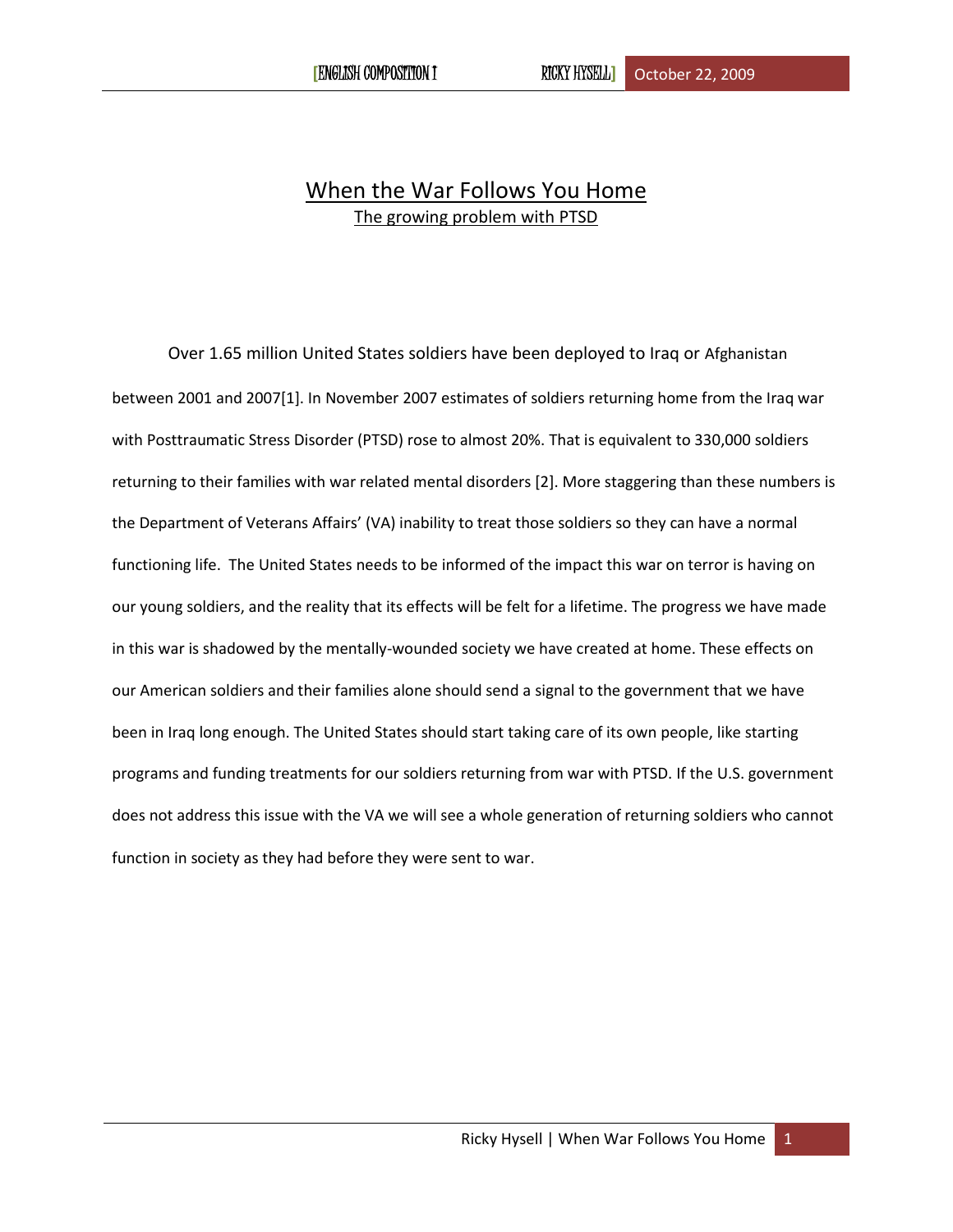The lack of proper treatment can be seen in a few local families who have suffered greatly from service connected disorders. Tom Vande Burgt and his wife Dianne have battled PTSD since Tom returned from Iraq in 2005. However it's not just the disorder they have been fighting, it is the treatment Tom received at the VA. After going to marital counseling for what they thought was just typical marital problems, Tom was diagnosed with PTSD. He had exhibited behavior such as anti-social behavior or disconnectedness, running red lights habitually, sudden burst of anger, all consistent with returning from war. When he went to his appointment at the VA center in Kanawha City he was prescribed anti-psychotic, anti-depressant, and anti-panic medications. However these drugs only made Tom emotionally numb and he became irritable and unpredictable as a side effect of his medication. The VA, he found out was understaffed and lacked the personnel to provide regular counseling. This has led the VA centers to medicate in place of counseling, a complete reversal of how to deal with PTSD [4].

Other soldiers who have received the same miracle pills from the understaffed VA have suffered greater than the Vande Burgt's. Janette Layne, wife of veteran Eric Layne, has shown videos of her husband slumped over at the table barely responsive as a result of the same PTSD medications. Jannette stated that her husband had "became lethargic, ate excessively, had tremors and slurred speech" all as a result of the VA's miracle drugs. Eric Layne died after falling asleep on his couch one evening. Eric is not the only veteran to experience this fate as the result of the medications. Andrew White was a former Marine who died in his sleep after taking the same medications Vande Burgt and Layne had been given as the VA's treatment plan [3]. Five such VA linked deaths occurred in West Virginia since the VA has started its medication regimens.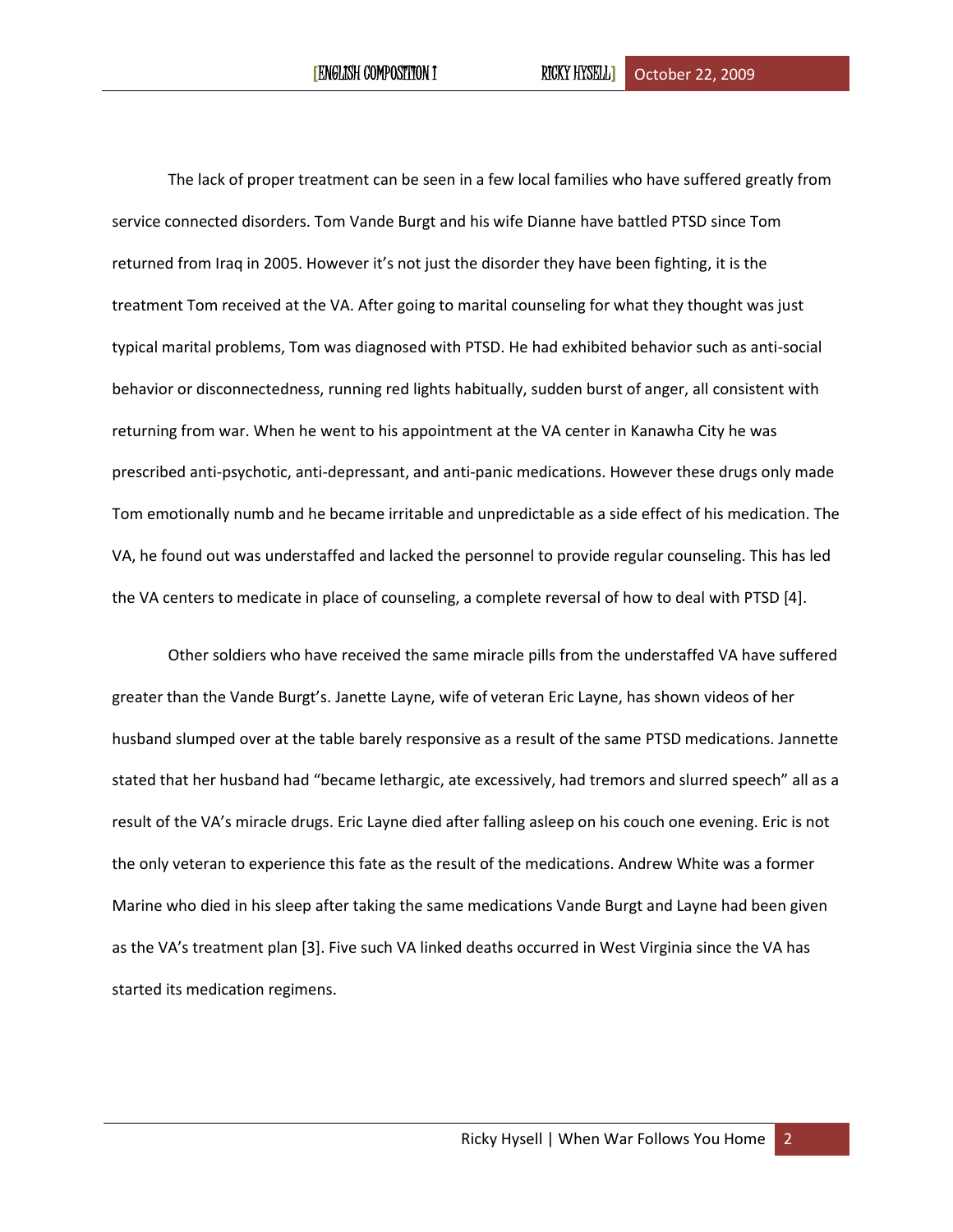In conclusion, we send these soldiers to fight our wars and they face irreversible mental fatigue even after surviving the dangers of war. The Department of Veterans Affairs, an organization whose sole purpose is the well being and service to these veterans, is ill-equipped to treat the mental conditions those veterans are returning home with. Lack of staff, overwhelming numbers of affected veterans, and lack of funding all cause the VA to over-medicate. I believe we need to put more effort into the improvement of the services provided for veterans returning from a war we asked them to fight. I encourage everyone to write their legislature, congress, the VA, to provide the VA with better resources for our veterans. People need to get involved either by petitioning for better service or by volunteering to help with veterans and their families. There are many volunteer programs and support groups for those who are interested in helping. Lest We Forget PTSD support groups in Charleston West Virginia is a prime example of people helping people.

## **Address**

933 Goss Avenue Volunteers of America Louisville, KY 40217 **Contact Information**

Phone: (502) 636-0771 Fax: (502) 637-8111 **[Visit the Volunteers of America of Kentucky Website](http://www.voaky.org/)**





 [http://lestweforgetptsdsupport.org/](http://lestweforgetptsdsupport.org/default.html)